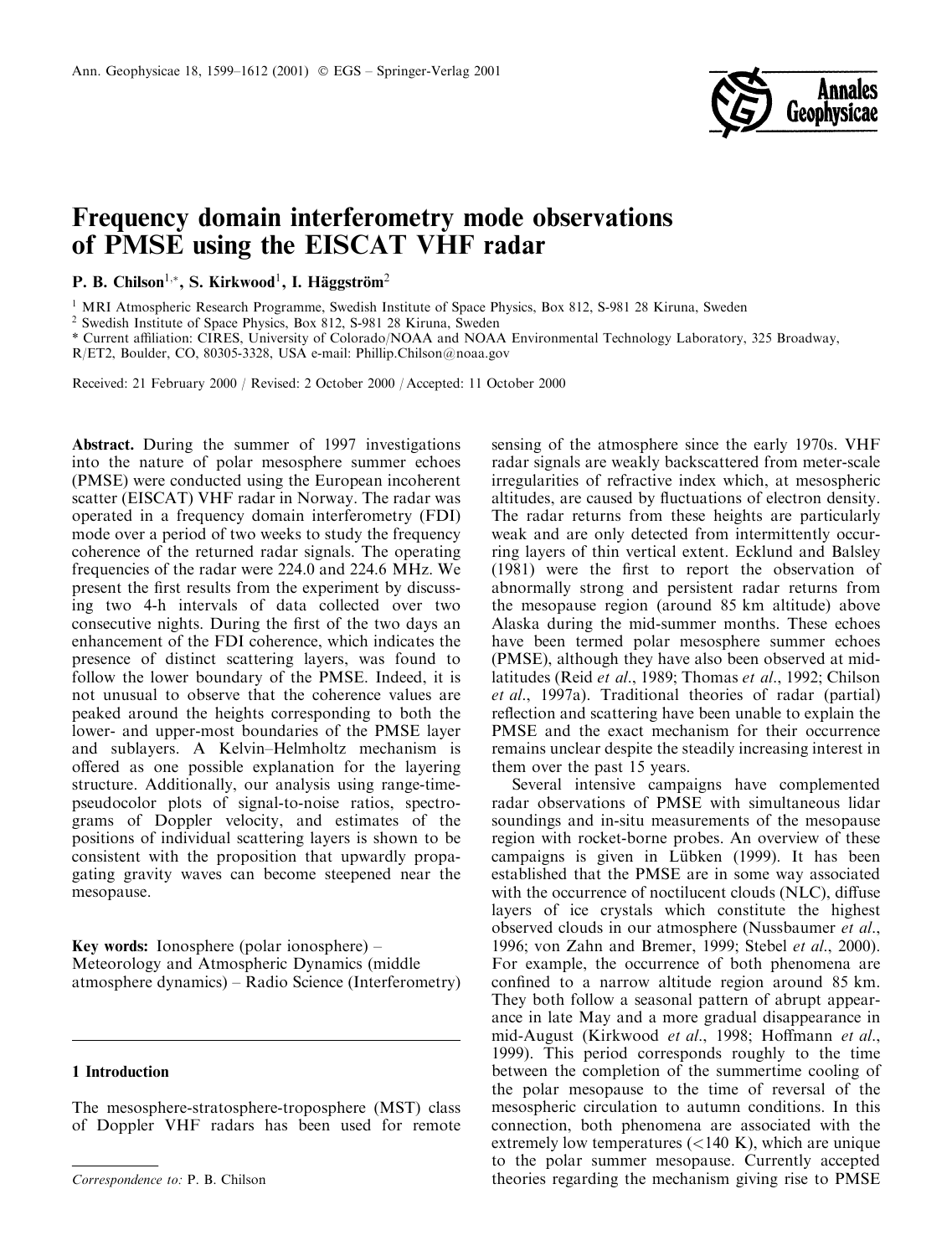agree that one of the conditions needed for enhanced radar echoes is the presence of low-mobility charge carriers such as large cluster ions or macroscopic "dust" particles which capture the ambient electrons.

PMSE cannot be explained by traditional radar scatter theories, since the turbulent fluctuations near the mesopause generally exist at scales outside of the inertial subrange for those frequencies used by MST radars. However, for large Schmidt numbers ( $S_c = v/D$ , where v is the neutral atmospheric molecular diffusion rate and D is the electron diffusion rate), the inertial subrange of the plasma spectrum can be extended to sufficiently small scales to allow the Bragg condition to be fulfilled. This can be attributed to, e.g., low mobilities of charged aerosols or dust particles. Indeed, evidence for Schmidt numbers as high as 420 in connection with PMSE have been recently reported by Lübken et al. (1998).

Plasma fluctuations caused by neutral turbulence can account for some of the PMSE signatures that have been observed; however, Lübken et al. (1993) have convincingly shown that PMSE can exist at altitudes where no neutral turbulence is present. Therefore we must additionally consider mechanisms for generating PMSE that do not directly require turbulence. Further evidence of this can be found in those PMSE signals that are aspectsensitive. For radar backscatter to be aspect sensitive means that the echoes are strongest when the transmitted radio waves are incident at right angles to some spatially extended refractivity structure in the atmosphere. Hocking and Röttger (1997) state that the aspect sensitivity of the PMSE might be explained in terms of (a) sharp edges on turbulent layers, (b) highly anisotropic scatterers at the edges of turbulent layers, and/or (c) small-scale highly damped wave-like modes similar to viscosity waves.

For a detailed understanding of the radar return mechanisms, it appears necessary to employ interferometric methods with effective resolutions of the order of tens of meters. This represents at least an order of magnitude improvement over standard MST radar resolutions. For example, one of the theories proposed to explain the occurrence of PMSE is that of dust-hole scatter, attributed to Havnes et al. (1992). It is assumed that horizontal vortex rolls are embedded in a field of falling charged dust or ice aerosols. The core of the vortex is free of aerosols, which leads to a sharp gradient in the aerosol density at the boundaries. If the aerosols are charged, this in turn leads to electron and ion density gradients. If such vortices exist then it is expected that their structure could be probed by the interferometric techniques but that they could not be resolved by the conventional radar methods.

Additionally, interferometric observations of PMSE will contribute to our understanding of the fine-scale atmospheric dynamics of the polar summer mesopause region. In the absence of PMSE, it is difficult to obtain high temporal and spatial resolution radar wind data from this region due to weak echo power. Therefore, it is not surprising that several studies of atmospheric dynamics have been conducted in which PMSE are treated as tracers of the underlying wind fields.

We have made measurements using the EISCAT VHF Radar (69.58°N, 19.22°E) in Troms, Norway to investigate PMSE. The objectives of the observations included both determining the morphology and smallscale vertical structures of echoes. To facilitate an investigation into the small-scale vertical structures the radar was operated in a frequency domain interferometry (FDI) mode. This allows detection of the presence of thin scattering layers within the radar volume. We note that FDI has proven effective in a number of studies in the lower to middle atmosphere (Kudeki and Stitt, 1990; Chilson et al., 1997b; Muschinski et al., 1999); however, with the exception of one 37-min data set of observations (Franke et al., 1992), this technique has not been utilized to date for the study of PMSE.

## 2 Experiment

The EISCAT VHF radar has a nominal frequency of 224 MHz, but is capable of operating at frequencies ranging from 222.4–225.4 MHz in steps of 200 kHz. During this experiment the radar was operated in a twofrequency FDI mode at 224.0 and 224.6 MHz. That is, the radar transmitted and received on two alternating frequencies as opposed to the typical arrangement in which only one frequency is used. We discuss the FDI technique in connection with the study of PMSE. See La Hoz et al. (1989) for a technical information regarding the radar.

Here we outline some of the radar parameters that were set for the experiment. Data were collected for the altitude range of 77.85–95.85 km using a 64-baud complementary code with a 300 m range resolution. Pulses were transmitted with an inter-pulse period of 2.487 ms, and 12 samples were coherently averaged to produce a single data point (in-phase and quadrature). A total of 64 data points were stored before writing the information to a magnetic tape. This resulted in a dwell time of 1.88 s, but the data dump interval was 2 s. The 64 pulses were evenly divided over the two frequencies, which corresponds to 32 real-time data points per frequency per dwell. A brief overview of the relevant settings for the experiment is given in Table 1.

Table 1. Radar settings during the experiment

| Parameter             | Setting                   |
|-----------------------|---------------------------|
| Frequencies           | 224.0 and 224.6 MHz       |
| Sub-pulse length      | $2 \mu s$                 |
| Range resolution      | $300 \text{ m}$           |
| Code                  | 64-bit complementary code |
| Code sequence         | $\overline{AB}$ A B       |
| Inter-pulse period    | $2487 \text{ }\mu s$      |
| Coherent integrations | 12                        |
| Minimum lag time      | 29.85 ms                  |
| Time-series points    | 64                        |
| Dwell time            | $1.88$ s                  |
| Duty cycle            | 5.15%                     |
| Range gates           | 61                        |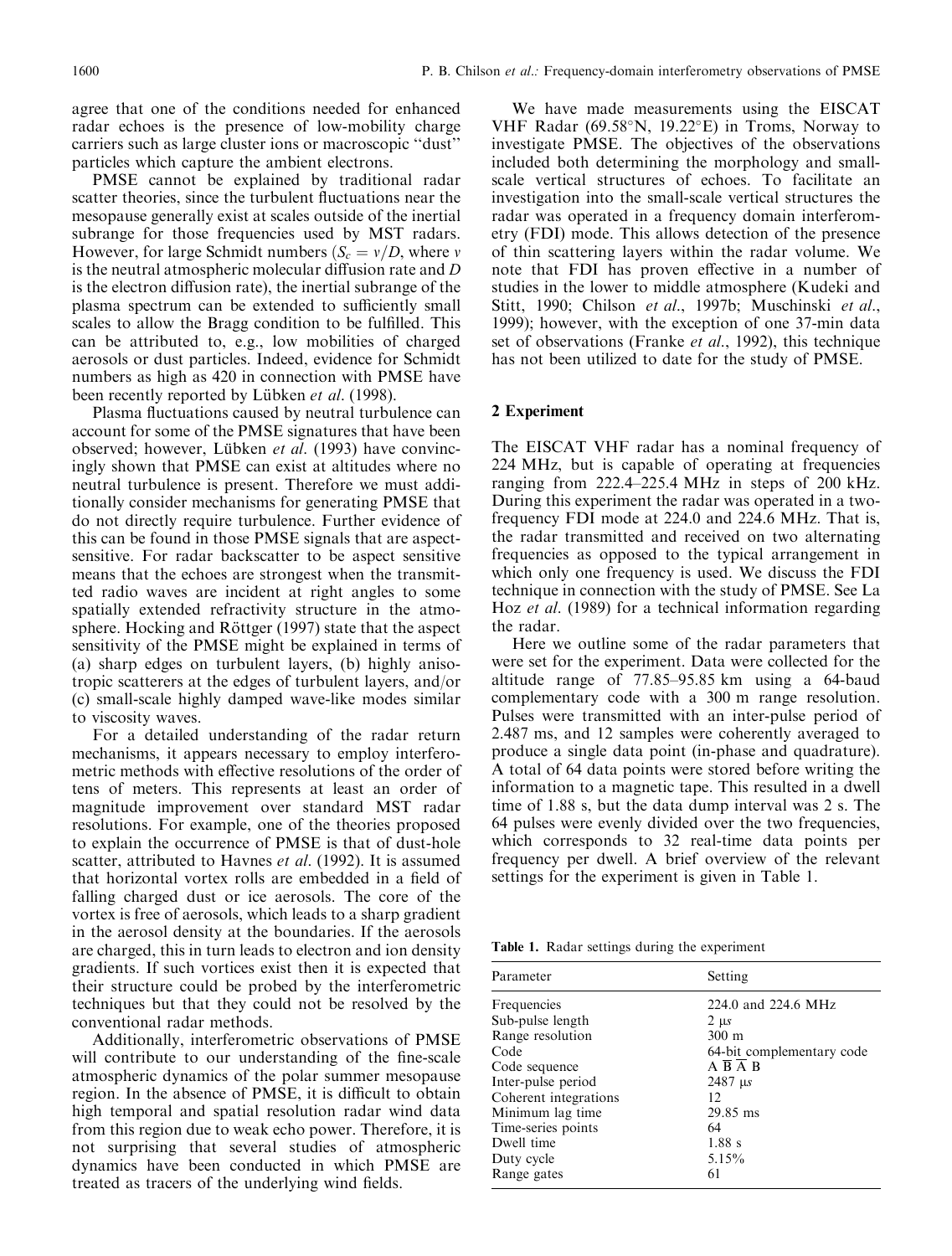The radar was operated in the mode described for a total period of 55 h from 25 July to 7 August, 1997 with the majority of the observations occurring between 2200 and 0200 UT. This time interval has been selected for historical reasons. That is, during previous PMSE/NLC campaigns involving the EISCAT VHF radar, observations were scheduled during these times for the sake of visual NLC observations and to improve the data quality of lidar observations. We continue to make observations during these intervals in order to test for yearly trends in the occurrence of PMSE. The FDI observations were conducted on 14 different occasions during the two week interval. Indications of PMSE, albeit weak at times, could be seen in the data for all but one of these occasions. We have chosen for closer examination, two cases in which the PMSE was strongest over the longest period of time. During these two events, only half of the antenna could be used due to technical problems with the transmitting klystrons. This affects the antenna beam width as discussed in the next section.

#### 3 Application of FDI to PMSE data

Frequency domain interferometry is a radar technique developed to study structures in the atmosphere having a vertical extent smaller than that of the sampling volume. As we discuss later, this is accomplished by operating the radar at two or more closely spaced frequencies. The FDI technique has already been treated in several publications, for example (Franke (1990), Kudeki and Stitt (1990) and Franke et al. (1992). Therefore, we only briefly summarize the technique here. FDI makes use of the amplitude and phase of the normalized cross-correlation or cross-spectrum formed by frequency pairs. For the sake of illustration, assume that a radar signal is scattered in such a way that the bulk of the echo power originates from a single layer located within the radar sampling volume. Further assume that the the range resolution of the radar is 300 m. This situation is depicted graphically in the left panel of Fig. 1, where the width of the layer is 30 m. If two radar waves of different wavelength are transmitted (middle panel of Fig. 1), then the amplitude and phase of the received signal, which was scattered from the layer, can be used to estimate the width and position of the layer, respectively. In the example shown in Fig. 1, the phase difference between the received signals of different wavelengths would be about  $300^{\circ}$  (right panel). Note that the same would be true if the layer were replaced by a steep, horizontally extended vertical gradient in the refractive index. The ability to accurately resolve the width and position of the layer will depend on the signal-to-noise ratio.

For our study of PMSE, we have adopted an FDI approach similar to that presented in Franke (1990) and as described in Chilson and Schmidt (1996). That is, we have completed our FDI analysis in the time domain using correlation functions. The discrete un-normalized complex cross-correlation function is calculated using

Fig. 1. Illustration of the basic principles for FDI. One possible example of the phase and amplitudes for two different carrier frequencies are shown in the middle panel. See the text for further details

$$
C_{12}(n) = \sum_{k=1}^{N} V_{1,k} V_{2,k+n}^{*} \t\t(1)
$$

where  $V_{1,k}$  and  $V_{2,k}$  refer to complex time series data corresponding to frequencies  $f_1$  and  $f_2$ , respectively. The index  $k$  refers to individual samples within the time series and there are  $N$  samples. The value  $n$  denotes the number of lags. From Eq. (1) we calculate the complex correlation coefficient from the expression

$$
S_{12} = \frac{C_{12}(n=0)}{\sqrt{C_{11}(n=0)C_{22}(n=0)}}.
$$
 (2)

According to Kudeki and Stitt (1990),  $S_{12}$  is related to properties of a singular atmospheric scattering layer through the expression

$$
S_{12} = e^{-i2\Delta k z_l} e^{-\Delta k^2 \sigma_l^2} \t\t(3)
$$

where  $z_l$ , is the relative height of the layer,  $\sigma_l^2$  is the second central moment of the layer's thickness, and  $\Delta k$ is the difference in wave number for the two radar frequencies. In deriving Eq. (3), the effects of having a finite beam width and resolution volume have not been taken into account. Furthermore, it is assumed that the height interval over which the phase differences between the two radar carrier frequencies span  $2\pi$  matches the range resolution being used. A more general expression is given as

$$
S_{12} = e^{-i2\Delta k (z_0 + 2z_I \sigma_r'^2/\sigma_I^2)} e^{-\Delta k^2 \sigma_r'^2} \quad , \tag{4}
$$

where

$$
\sigma'_{r} = \frac{\sigma_{l}^{2} \sigma_{r}^{2}}{\sigma_{l}^{2} + 2\sigma_{r}^{2}}\tag{5}
$$

(Franke, 1990). In these expressions,  $z_0$  and  $\sigma_r^2$  are the first and second moments, respectively, of the the vertical component of weighting function for the radar

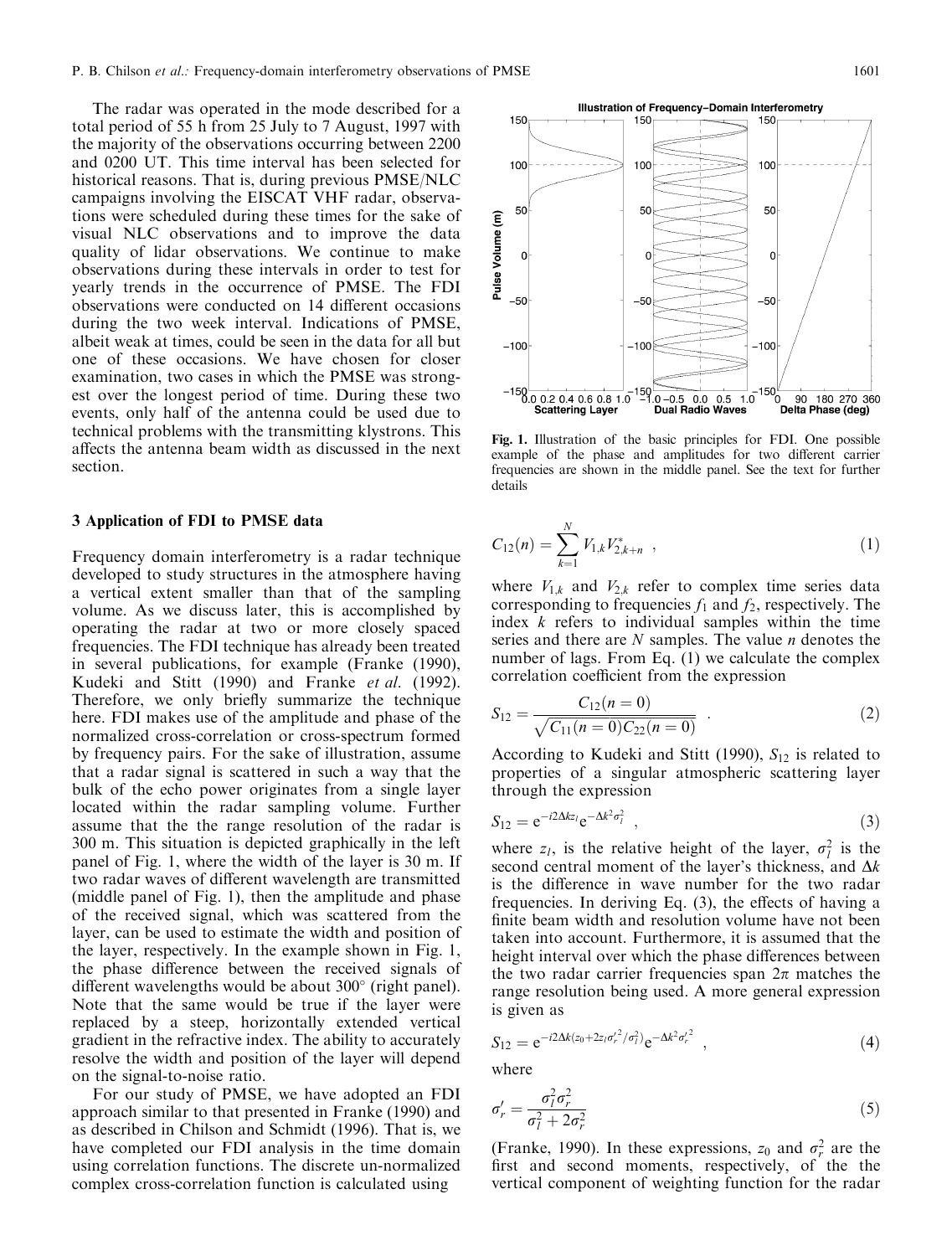sampling volume. Likewise,  $\sigma_l^2$  is the second central moment of the transverse component of the weighting function. See Doviak and Zrnić (1984) and Franke  $(1990)$  for further details. Equations  $(3)$  and  $(4)$  are similar for a thin scattering layers; however, width estimates of thicker layers are underestimated by Eq. (3). In Fig. 2 we show the dependence of the estimated layer width on coherence for the two models.

From Eq. (4), the first and second moments of the assumed Gaussian-shaped layer are calculated using

$$
z_{l} = \frac{-\angle S_{12}(2\sigma_{r}^{2} + \sigma_{l}^{2})}{4\Delta k \sigma_{r}^{2}}
$$
(6)

and

$$
\frac{1}{\sigma_l^2} = \frac{\Delta k^2}{-\ln[|S_{12}|\sqrt{(1+N_1/S_1)(1+N_2/S_2)}]} - \frac{1}{2\sigma_r^2} \quad , \qquad (7)
$$

respectively, where  $\Delta S_{12}$  is the phase angle for  $S_{12}$ . As discussed by Kudeki and Stitt (1990) the estimate of the coherence given by Eq. (2) will be contaminated by noise. This effect is mitigated in Eq. (7) by weighing  $|S_{12}|$ with  $\sqrt{(1+N_1/S_1)(1+N_2/S_2)}$ , where S and N denote the signal and noise estimates, respectively, recorded at the two different frequencies.

Of course, coherence values that we obtain from Eq. (2) are only an estimate of the true coherence, and the estimate will only be meaningful if it can be shown to be statistically significant. If we take as a null hypothesis that the true coherence is zero, then the 95% significance level for a coherence estimate being non-zero is given by

$$
S_{0.95} = [1 - (0.05)^{1/(\gamma - 1)}]^{1/2} \t{, \t(8)}
$$

 $\sim$   $\sim$ 

where  $\gamma$  is the number of degrees of freedom (Franke *et al.*, 1992). Since the correlation time of the atmosphere may be larger than the interval between data samples, the number of degrees of freedom should be calculated using



Fig. 2. Dependence of the FDI layer width on  $|S_{12}|$  based on two different models

$$
\gamma = 1 + \left(\frac{2\ln 2}{\pi}\right)^{1/2} \frac{T}{\tau_{1/2}} \tag{9}
$$

Here  $T$  is the time span of the data used in calculating  $S_{12}$  and  $\tau_{1/2}$ , is related to the correlation time of the atmosphere (Chilson and Schmidt, 1996). Note that these equations correct a typesetting error in Eq. (6) of Chilson and Schmidt (1996).

We should point out that there are inherent limitations of any two-frequency FDI analysis. Most importantly, the original derivation of the FDI analysis assumed one Gaussian-shaped weighting function for the scattering layer per sampling volume. If several dominating layers are present, then the position and width estimates from the two-frequency FDI analysis provide only the first and second moments of the vertical reflectivity structure within the pulse volume. Methods for overcoming this limitation are being investigated (Palmer *et al.*, 1999) and could be applied to the study of PMSE in future work. However, as discussed by Chilson et al. (1997b), even if several scattering layers are present within a radar sampling volume then an FDI analysis can still provide an indication as to when and where layered structures  $occ<sub>II</sub>$ 

An important consideration when applying FDI to PMSE observations is that of phase fronts. If all phase fronts of a propagating radar pulse at time t are assumed to be at the same height, then a flat scattering layer (plane) will appear "warped" in the reference frame of the sampling volume (see Fig. 3). This leads to phase mixing across the radar sampling volume and a reduction of the correlation coefficient even if a single thin scattering layer is present. The degree of phase mixing is related to the radar beam width. Whereas this effect poses no serious problems to measurements made by MST radars in the troposphere and lower stratosphere, it can present a serious limitation for measurements made in the mesosphere. A discussion of the applicability of FDI measurements under various conditions can be found in Franke (1990).

The EISCAT VHF radar's antenna is a partial parabolic cylinder extending over 120 m in the zonal



Fig. 3. Illustration of the apparent layer distortion resulting in beamwidth effects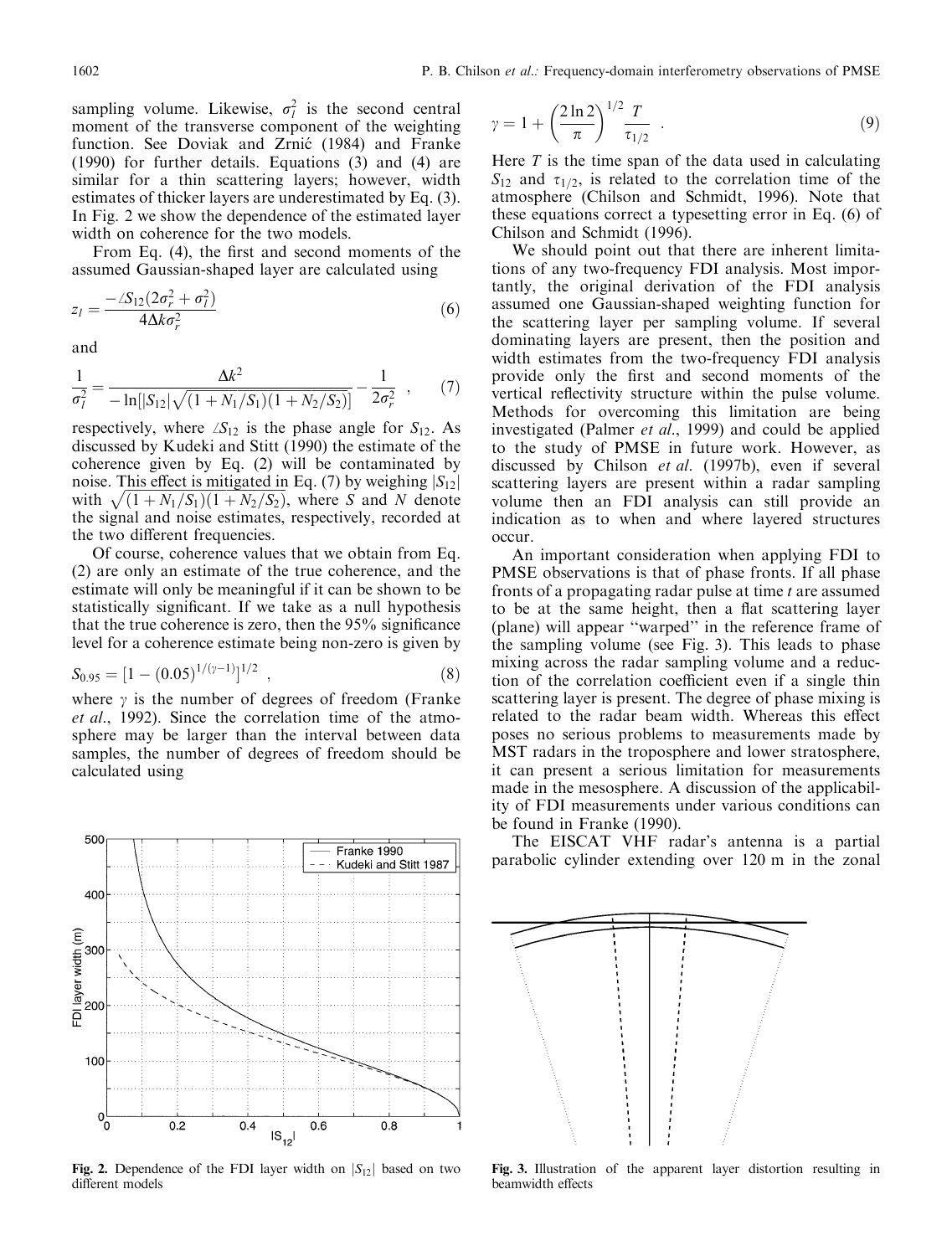direction and 40 m in the meridional direction. During our experiment, power from one klystron (1 MW) of two was channelled through half of the antenna  $(60 \text{ m} \times 40 \text{ m})$  for transmission while the entire antenna was used for reception. The resulting half power beam width was  $1.7^{\circ}$ . The antenna was pointing vertically during the observations. As illustrated in Fig. 3, if the radar beamwidth is large (dotted lines), then the amount of warping can be correspondingly large. Using the beamwidth of the EISCAT VHF radar (dashed lines), we find that at a height of 88 km a layer will experience a maximum apparent warping of only about 10 m. This is  $3\%$  of the 300-m range resolution used in our experiment. For comparison we calculate the amount of apparent warping that would be experienced for a radar having a half-power beam width of 5°. In this case the value is  $84 \text{ m}$ , or  $28\%$  of the range resolution.

### 4 Data analysis and overview

We now begin a discussion of how the time-series data have been processed for the current analysis. The data records, which contain interlaced measurements made at the two frequencies, were divided over 64 complex timeseries points. That is, there are 32 points per frequency. Note that the time separation between data points of the same frequency is 59.70 ms, which corresponds to a Nyquist frequency of 8.38 Hz, or a Nyquist velocity of 5.61 m s<sup>-1</sup>. After separating the two frequencies, 10 contiguous records were appended to create 20-s long data streams containing 320 complex data points each. DC offsets and outliers were then removed from the inphase and quadrature components of the time series, respectively. This was done separately for each frequency. Outliers were identified as those points having a magnitude larger than 5 standard deviations of a particular 320-point time series. The resulting preprocessed in-phase and quadrature data were used for the FDI analysis.

In addition to being used for FDI analysis, each of the 20-s long data streams were processed using a conventional moments method calculation (Woodman, 1985). That is, estimates of the signal strength together with line-of-sight velocity and spectral width were calculated from each data stream and for each frequency. Spectra were calculated using the 32-point sub sequences within the longer 20-s long data stream. So, each of the estimates represents 10 incoherent integrations. We will use the symbols  $\omega$  and  $\sigma^2$  to represent the first and the second central moments, respectively, of the Doppler velocity.

We have chosen to focus on those data collected during the nights of August  $02/03$  and August  $03/04$ , 1997. The PMSE data recorded on these two nights are well suited to our analysis in that they were both strong and persistent. Furthermore, these particular radar echoes serve well to illustrate interesting wave activity in the atmosphere. The results of the moments calculation for the data are shown in the overview plots in Figs. 4 and 5. We will refer to these and similar plots as range-timepseudocolor (RTP) plots. Note that in the RTP plots of  $\omega$ and  $\sigma$ , only those values are shown for which the corresponding SNR was larger that 8 dB. Similar to Hocking and Röttger (1997), this threshold was chosen to assure that the data were not biased by noise.



Fig. 4. Range-time-intensity plots of SNR, radial Doppler velocity, and the Doppler spectral width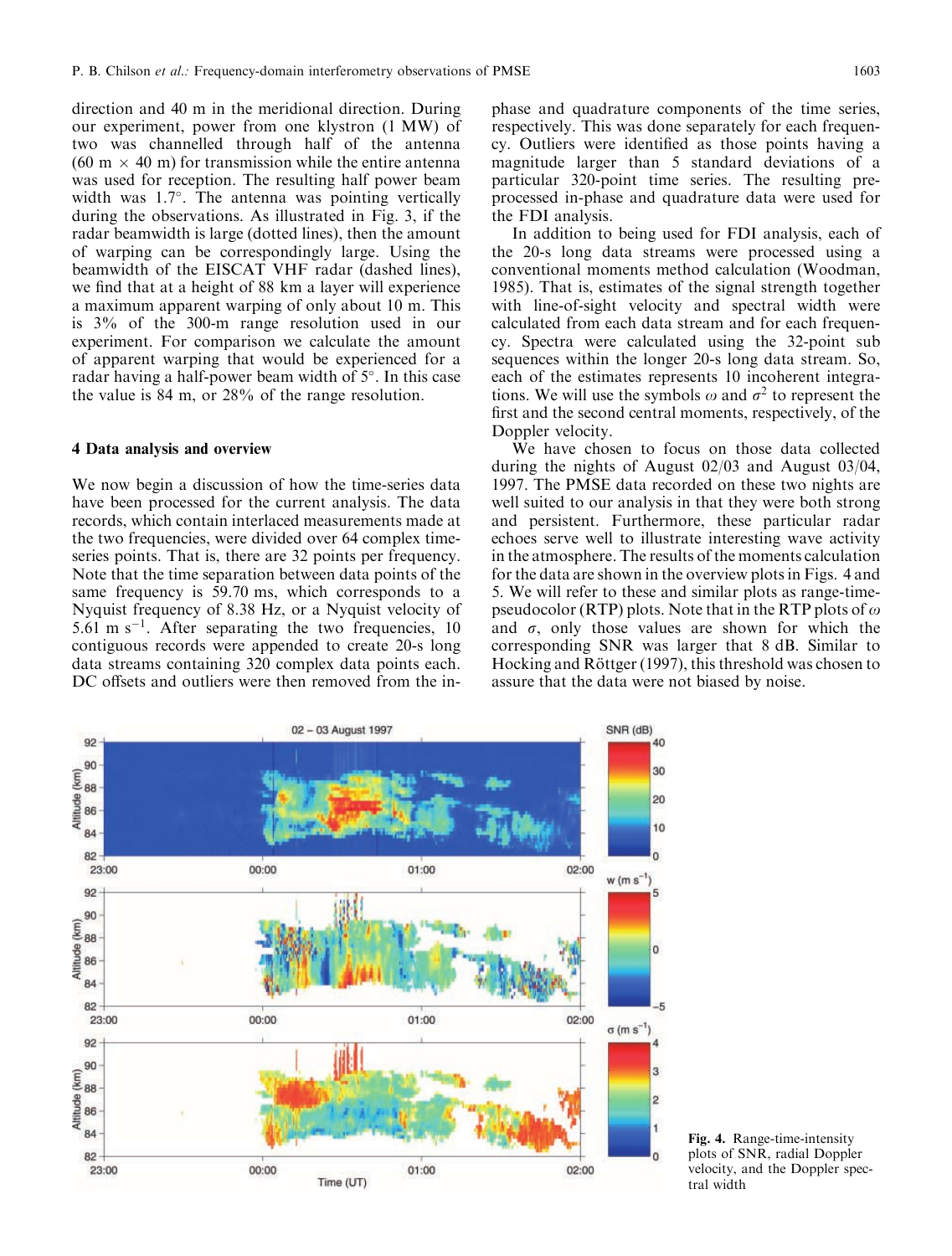

Fig. 5. Same as Fig. 4 but for 03–04 August, 1997

It is possible to identify several interesting features in the RTP plots of Figs. 4 and 5 even before beginning the FDI analysis. The general appearances of the two PMSE events are quite different; however, both show evidence of strong background dynamics in the atmosphere. During the first PMSE event (Fig. 4), large oscillations in the vertical velocity as a function of time can be seen, especially between 0:00 and 01:00 UT. Evidence of these oscillations in the vertical wind field is not so apparent in the RTP plot of SNR. For the second PMSE event (Fig. 5), a signature of atmospheric dynamics is more evident in the RTP plot of SNR. However, in contrast to regular modulations of the PMSE layer height, for example, as shown by Rüster et al. (1996) and Rüster (1997), these data indicate what may be a singular, large amplitude wave disturbance between 23:00 and 00:00 UT.

Another feature common to both PMSE events is the presence of localized cells of enhanced spectral width  $(\sigma)$ . Examples of these can be seen in Figs. 4 and 5 between approximately 00:00 and 00:30 UT on both August 3 and August 4. These regions, which are most probably associated with strong atmospheric turbulence, may have been generated by a Kelvin–Helmholtz (KH) mechanism. We note that other factors besides turbulence can contribute to Doppler spectral widths. These include beam broadening, shear broadening, and gravity-wave broadening (see Nastrom and Eaton, 1997, and references therein). Of these, beam broadening is typically the dominating element. Due to the narrow beamwidth of the EISCAT VHF radar, even horizontal winds of 80 m  $s^{-1}$  only contribute to the spectral widths just over 1 m  $s^{-1}$  (Hocking and Röttger, 1997).

Czechowsky and Rüster (1997) reported similar cloud-like structures of enhanced turbulence in PMSE data, which they claim to be associated with KH dynamics. They characterize these cells as: appearing predominantly in the upper portion of the PMSE; not being correlated with echo power; and having lifetimes of 20 to 30 min. Their description also applies for the cells of enhanced spectral width shown in Figs. 4 and 5. It is not clear from our observations whether these cells are causally related to a KH mechanism; however, in Sect. 5 we present additional evidence that supports the supposition that KH dynamics are active during these times.

So far we have only been discussing the spectral moments associated with the strongly enhanced backscatter of the PMSE. However, the background levels of SNR, those not associated with the PMSE, also reveal a time variability. In particular, an increase in the background level of SNR can be seen near 00:30 UT in Fig. 4 and between 22:00 and 23:00 UT on 3 August in Fig. 5. This is believed to result from particle precipitation, which enhances the electron density. Precipitating particles could also be linked with the production of PMSE, which require free electrons in the D-region. One might expect sufficient numbers of electrons to be present near the summer polar mesopause for the generation of PMSE without particle precipitation. However, the levels may be below the limits of saturation in the late summer months around local midnight (Cho and Röttger, 1997). If this is the case for the times of data shown in Figs. 4 and 5, then precipitating particles could have an effect on the PMSE events. We do note that the signal strength of the first PMSE increases around 00:30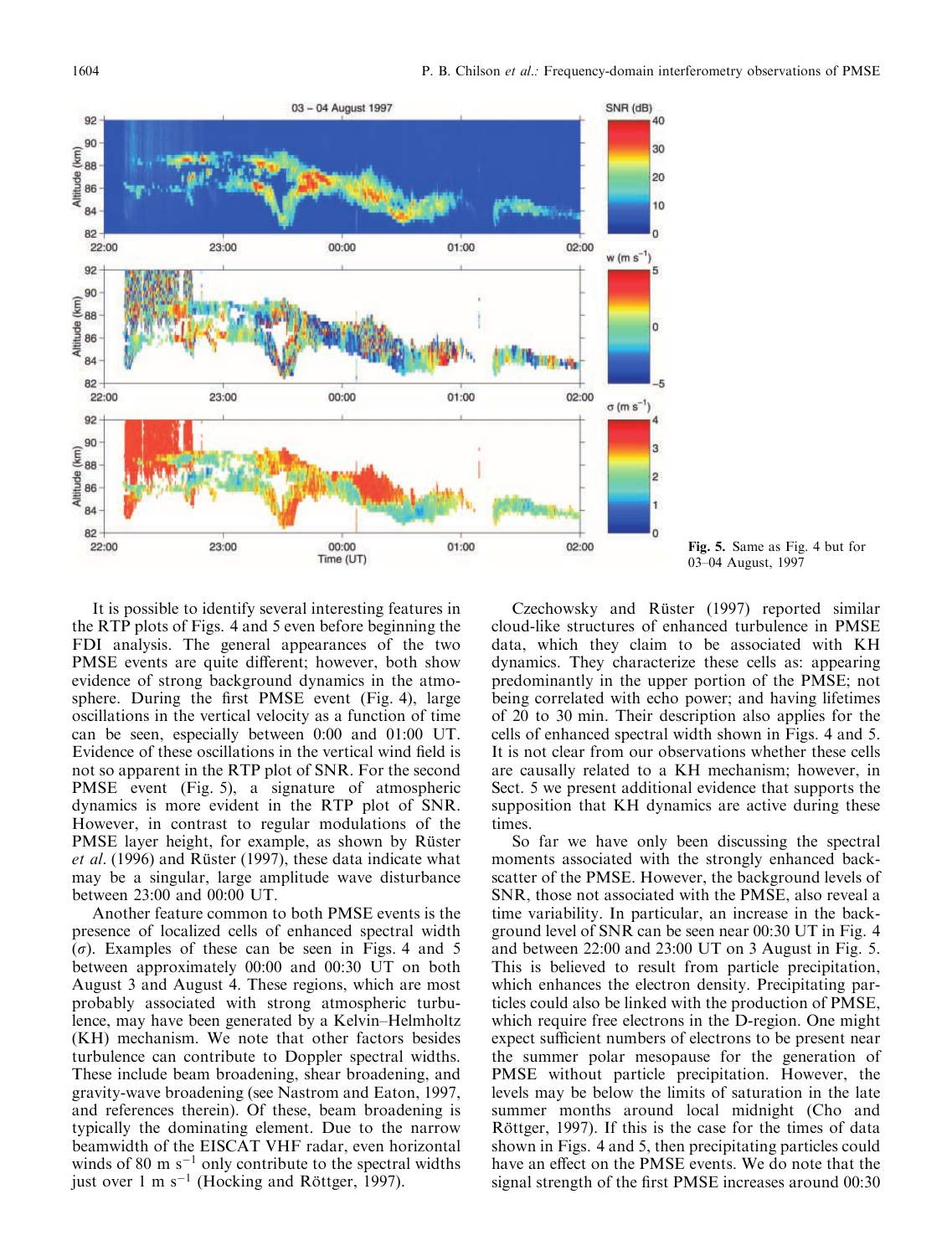on August 3. Also, the second PMSE event is activated shortly after the time of the second presumed case of precipitating particles.

We now consider data from a relative ionospheric opacity meter (riometer), which can be used to detect the presence of particle precipitation. The riometer is a passive radio receiver, typically operating in the frequency range of 20 to 50 MHz, that monitors the intensity of cosmic radio noise. During periods of increased ionization in the D- and E-regions, the cosmic radio noise is absorbed, resulting in a reduction of signal being received by the riometer. Absorption at high latitudes is generally caused by the precipitation of energetic electrons from the magnetosphere, which increases the ionospheric electron density between about 70 and 120 km altitude. We have taken data from IRIS (imaging riometer for ionospheric studies) located at Kilpisjärvi (69.05 $\rm^{\circ}N$ , 20.79 $\rm^{\circ}E$ ). The IRIS site is located 85 km east-southeast of the EISCAT radar. Figure 6 shows the total absorption curve over all beams for the entirety of 3 August, 1997. See http://www.dcs.lancs. ac.uk/iono/ for additional information about the IRIS facility. The intervals corresponding to the enhanced background levels of SNR have been flagged by vertical lines. Both of these periods correspond to periods of enhanced absorption. Therefore, it is conceivable that in these cases the presence of precipitating particles had an influence on the backscattering cross section of the PMSE.

Next we present the results of processing the data shown in Figs. 4 and 5 using FDI. For the analysis, the pre-processed 20-s data streams were taken as the values of V in Eq. (1) when calculating  $S_{12}$ . These data streams



Fig. 6. Absorption data from IRIS (imaging riometer for ionospheric studies) located at Kilpisjärvi (69.05°N, 20.79°E). The vertical lines mark particular times for which particle precipitation is anticipated

provided good time resolution while still assuring adequate confidence levels for the correlation coefficients. From  $S_{12}$ , the values of  $z_l$  and  $\sigma_l$  were calculated using Eqs.  $(6)$  and  $(7)$ . These quantities are presented in Figs. 7 and 8. Only those cases for which the coherence was larger than the 95% significance level are shown. Note that the range of layer width in the RTP plots extends from 100 to 300 m. There were few cases in which the widths were smaller than 100 m.



Fig. 7. Range-time-intensity plots of FDI layer width as given by  $2\sigma_l$  (upper panel). The FDI estimates of the layer positions (lower panel). Also shown are reference points (dotted lines) delineating the upper and lower boundaries of the conventional radar range resolution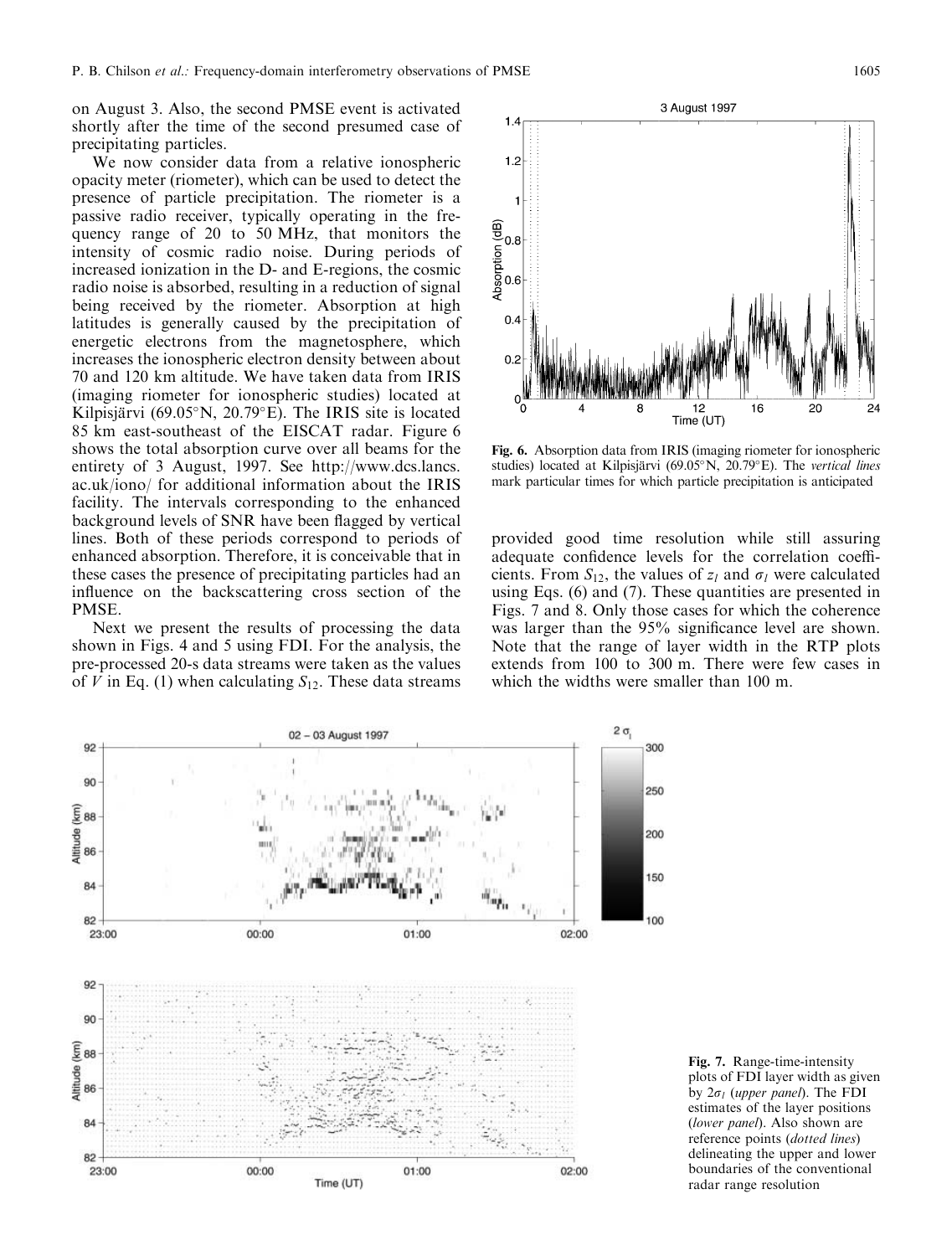In the remainder of this section, some of the largescale features of the FDI data are discussed. A more detailed analysis is given in Sect. 5. We begin with those data presented in Fig. 7. It is notable that the thicknesses of the scattering layers identified by FDI are smallest at the boundaries of the PMSE layers. In fact, the smallest widths are located near the bottom of main PMSE layer at a height of about 84 km; however, coherent scattering layers are also present at the top of the PMSE. An internal structuring within the PMSE is evident from the lower panel of Fig. 7. One can easily follow the undulations in the estimates of  $z_l$ , which presumably are tracing the vertical displacements of the layers in time.

At this point we should note that the the frequency separation of 600 kHz used in this experiment inherently introduces a potential range aliasing in the FDI estimates of layer position. As demonstrated in the right-hand panel of Fig. 1, it is possible to choose the frequency separation of the two carrier frequencies such that phase angle of the  $S_{12}$  spans a range of  $2\pi$  over a height interval that matches the radar range resolution. For a frequency spacing of  $\Delta f = 600$  kHz, the phase angle sweeps through the range of  $2\pi$  every 250 m. Therefore a scattering layer located near the lower (upper) boundary of the sampling volume will be aliased to the upper (lower) portion of the same volume.

In Fig. 8, it is more difficult to identify a correlation in the location of the PMSE layer and regions characteristic of having scattering structures with narrow widths. This could be related to the more dynamic nature of the PMSE layer itself. There are, however,

regions demonstrating the same correlation as in the data shown in Fig. 7. We can also observe that there is no clear relationship between the signal strength and the layer width. These points become more evident in Sect. 5.

#### 5 Vertical structure within the PMSE

Although RTP plots are useful when examining the morphology of the PMSE structures, height profiles are required to study small-scale features. In Figs. 9 and 10, consecutive profiles of SNR, coherence, and confidence level are presented. Each of the profiles has been calculated from 20-s long data segments and the profiles of SNR have been scaled for the sake of plotting. To retrieve the original SNR values, in decibels, the scaled values shown must be multiplied by 40. The profiles in the left-most panel of Fig. 9 were calculated from data near the onset of the PMSE and those in the right-most panel correspond to the time when the echoes began to weaken. The time separation between consecutive sets of profiles in the time series is approximately 17 min. The start and stop times in Fig. 10 were simply chosen so as to provide coverage over most of the PMSE without having too large of a time interval between consecutive sets of profiles. For Fig. 10 the time separation is approximately 20 min.

It was already mentioned in Sect. 4 that coherent scattering layers are observed at heights corresponding to the lower boundary of the PMSE. This feature is particularly evident in the profiles shown in Fig. 9. A



Fig. 8. Same as Fig. 7 but for 03-04 August, 1997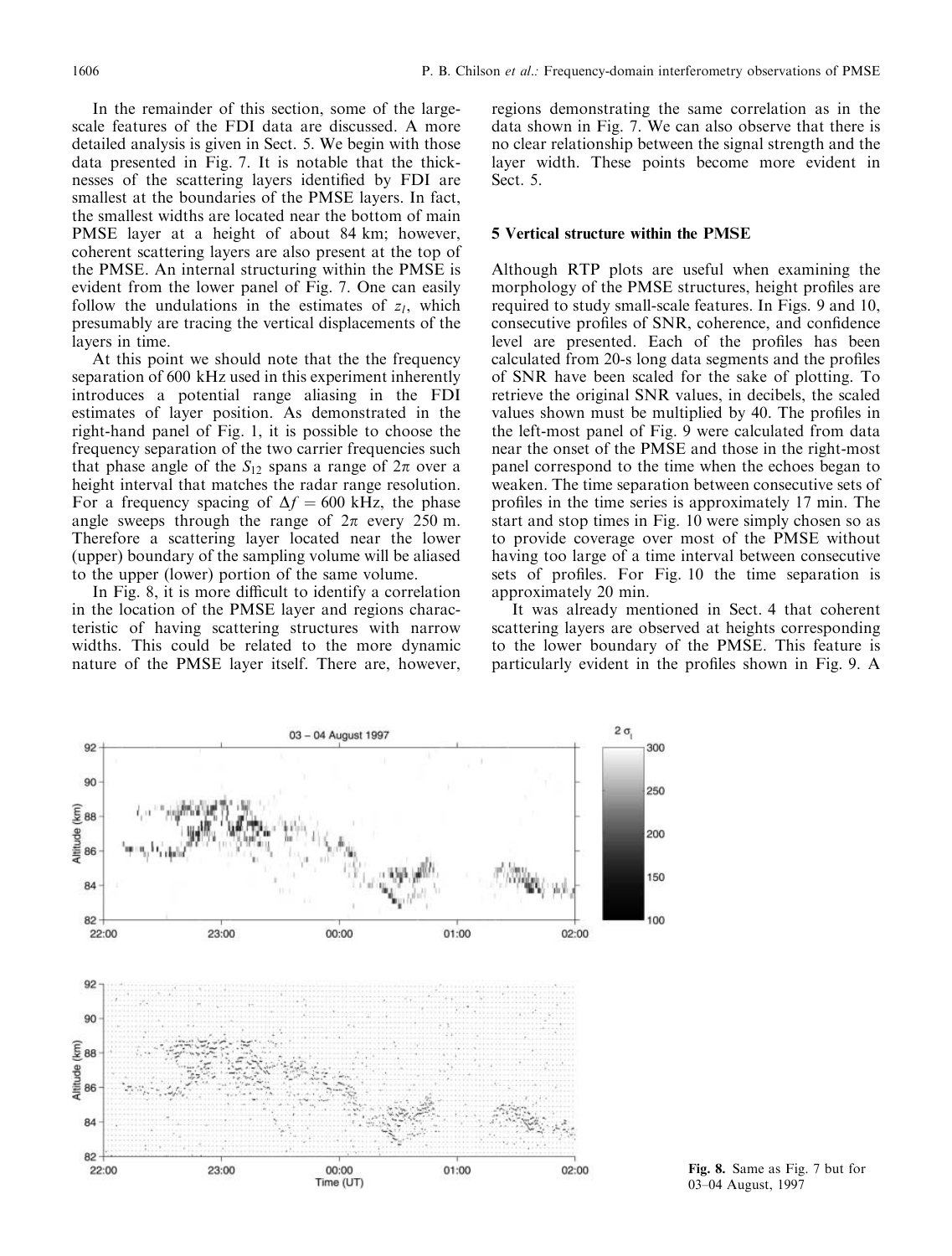

Fig. 9. Profiles of the normalized SNR (heavy solid line), coherence  $|S_{12}|$  (light solid line) and the 95% significance level of  $|S_{12}|$  (dashed *line*). The SNR values expressed in decibels have normalized by

dividing by 40. The time interval between consecutive profiles have been chosen to be close to constant. For reference, the times for the individual profiles expressed in UT are shown in *figure panels* 



Fig. 10. Same as Fig. 9

comparison of several such profiles (not shown here) reveals that a region of high coherence delineates the lower boundary of the PMSE layer extremely well. Indeed, it is not unusual to observe that the coherence values are peaked around the heights corresponding to both the lower- and upper-most boundaries of the PMSE layer. As in Fig. 9, there are also several cases in Fig. 10 for which the coherence peaks on the upper or lower boundaries of the PMSE layers or sub-layers. Considering the frequency of occurrence of the relative positioning of the peaks in coherence and SNR, we are led to consider a mechanism responsible for it.

One possible mechanism may be related to the presence of KH instabilities. High temporal- and spatial-resolution simulations of such instabilities have been recently reported by Werne and Fritts (1999). They have calculated height profiles of the first four statistical moments of the temperature and the streamwise background flow through a KH instability layer. The vertical

gradient of the mean temperature is positive in the upper and lower boundaries of the instability layer and close to zero within the layer. Extended layers of anisotropic turbulence could form at these boundaries (Woodman and Chu, 1989). Hocking and Röttger (1997) discuss the relevance of this and other mechanisms for the layering and aspect sensitivity found within PMSE.

Results of KH instability simulations have been directly applied to the study of PMSE by Hill et al. (1999). They compare height profiles of the dimensionalized potential temperature from KH simulations with rocket data of electron number densities from the STATE experiment, see their Fig. 4. Here it is shown that steps in the height profile of the electron number density correspond with the edges of the instability layer, which was about 1 km thick. Therefore, the enhancements in coherence that we are observing may result from horizontal structuring of the plasma as a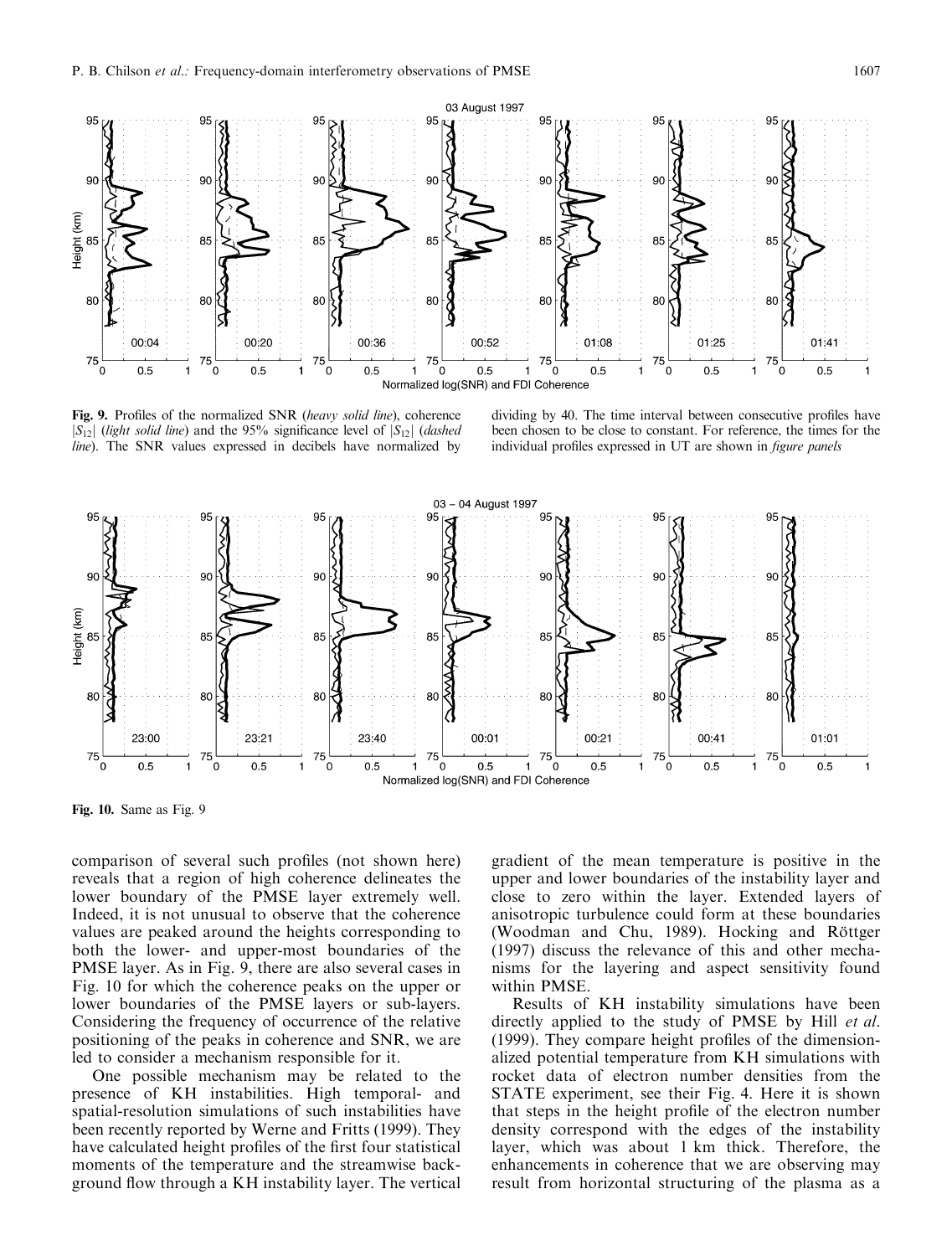result of KH instabilities. We note that Hocking and Röttger (1997) have shown that partial reflection may occur from large-scale ledges in the electron number densities. However, we are not suggesting that the steps in electron concentrations are responsible for the echoes that we are seeing. Furthermore, Hocking and Röttger (1997) did not exclude the possibility of specular reflections associated with PMSE resulting from sharp edges on turbulent layers or highly anisotropic scatterers at the edges of turbulent layers.

KH instabilities form in regions of large vertical shear in the horizontal wind. We only have measurements for the vertical component of the wind from our EISCAT radar data. Therefore, we have acquired wind measurements from the ALOMAR SOUSY VHF radar (Singer et al., 1995), which is located about 125 km west of the EISCAT radar. These data were also collected during periods of PMSE. In Fig. 11 we show profiles of the zonal and meridional wind components. The wind data have been averaged in time and height over intervals of 1 h and 900 m, respectively. It is clear that the horizontal wind is strongly sheared.

One means of parametrizing the dynamic stability of flows in the atmosphere is to calculate the gradient Richardson number, Ri. On the grounds of theoretical considerations, a necessary but not sufficient condition for the production of KH instabilities is that  $Ri \leq 0.25$ (Miles and Howard, 1964). The gradient Richardson number can be calculated through the expression

$$
Ri = \left[\frac{g \Delta \theta}{\overline{\theta} \Delta z}\right] / \left[\left(\frac{\Delta u}{\Delta z}\right)^2 + \left(\frac{\Delta v}{\Delta z}\right)^2\right],
$$
 (10)

where g is the gravitational acceleration,  $\theta$  is the potential temperature,  $z$  is the altitude, and  $u$  and  $v$  are the zonal and meridional components of the wind, respectively. We have calculated Ri using the wind data



Fig. 11. Left panel: hourly averaged horizontal wind measurements from the ALOMAR SOUSY VHF radar. Right panel: estimate of the Richardson number based on the horizontal wind data and profiles of temperature and density given in Lübken (1999)

from the ALOMAR SOUSY radar and calculations of  $\theta$ based on the measurements of temperature and density given in Lübken (1999). The profile of  $Ri$  is shown in Fig. 11. The minimum in the profile corresponds to the altitude of the lower PMSE sublayer discussed earlier. We should be cautious when interpreting the exact values of Ri, since they were calculated from averaged wind data from a different radar site and the potential temperatures are based on profiles of temperature and density taken from Lübken (1999). Nevertheless, the profile does support the assumption that KH instabilities are responsible for some of the features that we have seen in our data.

Lastly, we note that the line profiles of coherence in Fig. 9, as well as the RTP plot of layer width in Fig. 7 also provide evidence of sub-structuring within the PMSE layer. In Fig. 9 we find that the coherence obtains a maximum value at a height of approximately 86 km at 00:36 UT. This is in the center of the PMSE layer and possibly marks the location of a bifurcation. That is, the local maximum in the coherence could correspond to the upper (lower) boundary of a (upper) lower sub-layer. An increase in the value of coherence marks a decrease in the FDI estimate of layer width, and we note that a persistent layer having a width of less than 300 m can be found in Fig. 7 near a height of 86 km.

An additional indication that the large coherence values at 86 km mark the boundary between two sublayers is found in the RTP plots of the vertical velocity and spectral width in Fig. 4. Between 00:00 and 01:00 UT, these quantities are distinctly different in the upper and lower portions of the PMSE layer. Above the altitude of 86 km, the vertical velocities follow a wave pattern that exhibits much more temporal variability than below this level. Additionally, the spectral widths are larger in the upper portion of the layer. This is consistent with earlier studies, which have shown the lower portions of PMSE layers to be aspect sensitive and to be associated with regions having very little neutral turbulence (Cho et al., 1993; Lübken et al., 1993). It is possible that the prevailing dynamics in the lower portions of some PMSE layers are quite different than in the upper portions, e.g., if influenced by KH instabilities.

## 6 Indications of steepened gravity waves

We now bring various aspects of our data together in an attempt to learn more about the dynamics of the atmosphere during the two PMSE events. In Figs. 4 and 5 we have shown the RTP plots of the calculated spectral moments. Another method of presenting spectral moment data for the study of PMSE was introduced by Röttger et al. (1988). They used self-normalized spectrograms to study the dynamic variability of the Doppler spectra. Further applications of spectrograms to PMSE studies can also be found in Röttger and Hoz (1990), Röttger et al. (1990) and Franke et al. (1992). It has been made apparent in these studies, which were all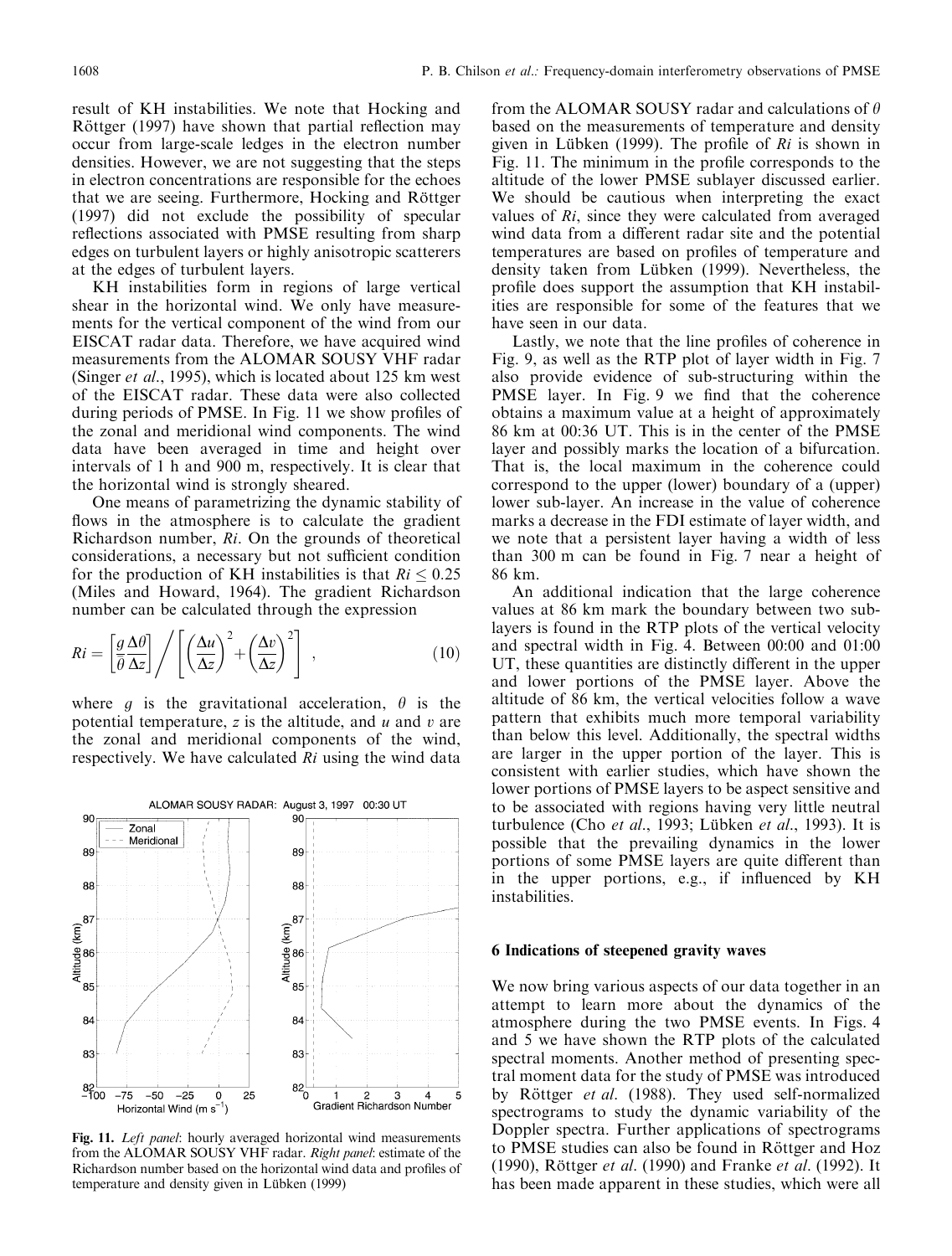conducted using data from the EISCAT VHF radar, that sharp discontinuities in the time histories of Doppler frequencies for PMSE can often be observed. For example, one can observe sudden shifts or "jumps" in the centroid of the spectrum of Doppler frequencies that are larger that the width of the spectrum itself. The time interval during which the jumps occur is 10 s or so.

An explanation for the jumps has been proposed by Röttger et al. (1990). They maintain that these discontinuities result when a thin scattering layer, that has been transported vertically by a steepened wave, is advected horizontally through the radar sampling volume. As atmospheric gravity waves propagate upwards, they experience an increase in amplitude. Once the amplitudes become large enough, they typically begin to break. However, the waves can become saturated, in which case they release just enough energy into turbulence to maintain a constant amplitude (Fritts et al., 1988). The waves can also exhibit a nonlinear transfer of energy from the fundamental wave frequency to higher frequency harmonics, in which case the wave amplitude continues to increase but the structure of the wave becomes steepened or tilted (Mobbs, 1985; Weinstock, 1986).

It has been noted by Röttger et al. (1990) that evidence of wave steepening can be found in photographic images of NLC. They made reference to the time sequence of the bottom topography of NLC layers shown in Fig. 9 of Witt (1962). A reproduction of the figure can also be found in Röttger et al. (1990) as Fig. 8. The NLC layer is claimed to have been modulated by a steepened wave. There have been studies which link observations of NLC with PMSE (Nussbaumer et al., 1996; von Zahn and Bremer, 1999; Stebel *et al.*, 2000). We note that a structure very similar to the one shown in Witt (1962) and discussed by Röttger *et al.* (1990) can also be seen in the RTP plot of SNR in Fig. 5. That is, the lower portion of the PMSE layer at approximately 23:30 UT exhibits an abrupt adjustment in altitude of about 1.5 km.

We have calculated spectrograms for three selected cases from our PMSE data. These are intended to show the relationships between such quantities as SNR, coherence, vertical velocity, spectral width, and the spectral jumps. In Figs. 12–14, we show the spectrograms for particular times and heights. Accompanying the spectrograms are the corresponding time histories of the SNR and coherence,  $|S_{12}|$ . We additionally show the time histories of FDI estimates of the layer positions,  $z_l$ , calculated for the cases in which the coherence is larger than the 95% confidence level. Another means of estimating the altitudes of the scattering layers within the PMSE is by integrating the measured Doppler velocities with time. That is, we can calculate

$$
z_n = z_k + \sum_{j=k+1}^n w_j \cdot \Delta t \quad , \tag{11}
$$

where  $z_n$  is the altitude of the layer at time step n,  $z_k$  is some assumed altitude of the layer at time step  $k$ ,  $w_i$ is the measured Doppler velocity for time step k, and  $\Delta t$ 

Fig. 12. The upper most panel shows the self-normalized spectrogram of Doppler velocities  $(v_D)$ . The second panel shows traces of SNR for both frequencies plotted separately. The *third panel* shows traces of the FDI coherence (solid line) and the 95% significance level (dashed *line*). The *fourth panel* shows the trace of  $z<sub>l</sub>$  (*circles*) and  $z<sub>n</sub>$  (*solid line*)

is the time interval between consecutive estimates of  $w_i$ . Time histories of  $z_n$  are shown in conjunction with  $z_l$ . Here we assume, as did Röttger et al. (1990), that vertical motions due to advection dominate over temporal variations of vertical movement. For each of the cases shown in Figs. 12 and 13, the value of  $z_k$  has been set to zero. The values of  $z_n$  are allowed to wrap about  $\pm 150$  m to keep them on the same scale as the values of  $z_1$ .

The first case to be considered in shown is Fig. 12. The spectrogram does not exhibit a jump in the Doppler velocity, but we do find a cusp at about  $00:24$  UT. Although not shown here, this signature is evident in the spectrograms from the lower edge of the PMSE to a height of about 86 km. Above this height, which was shown in Sect. 5 to represent a boundary between substructures, the cusp feature in the spectrogram begins to break up. A cusp in the spectrogram could result if a layer of scatterers, distorted in height, were advected horizontally through the radar beam. The cusp would correspond to a steeply sloped inflection point in the relative change of the layer's height with time. This, in turn, may result from a steepened wave.

Note that in the lower panel of Fig. 12 the values of  $z_n$  vary in time much more rapidly than those of  $z_l$ . It is possible for the horizontal component of the wind to

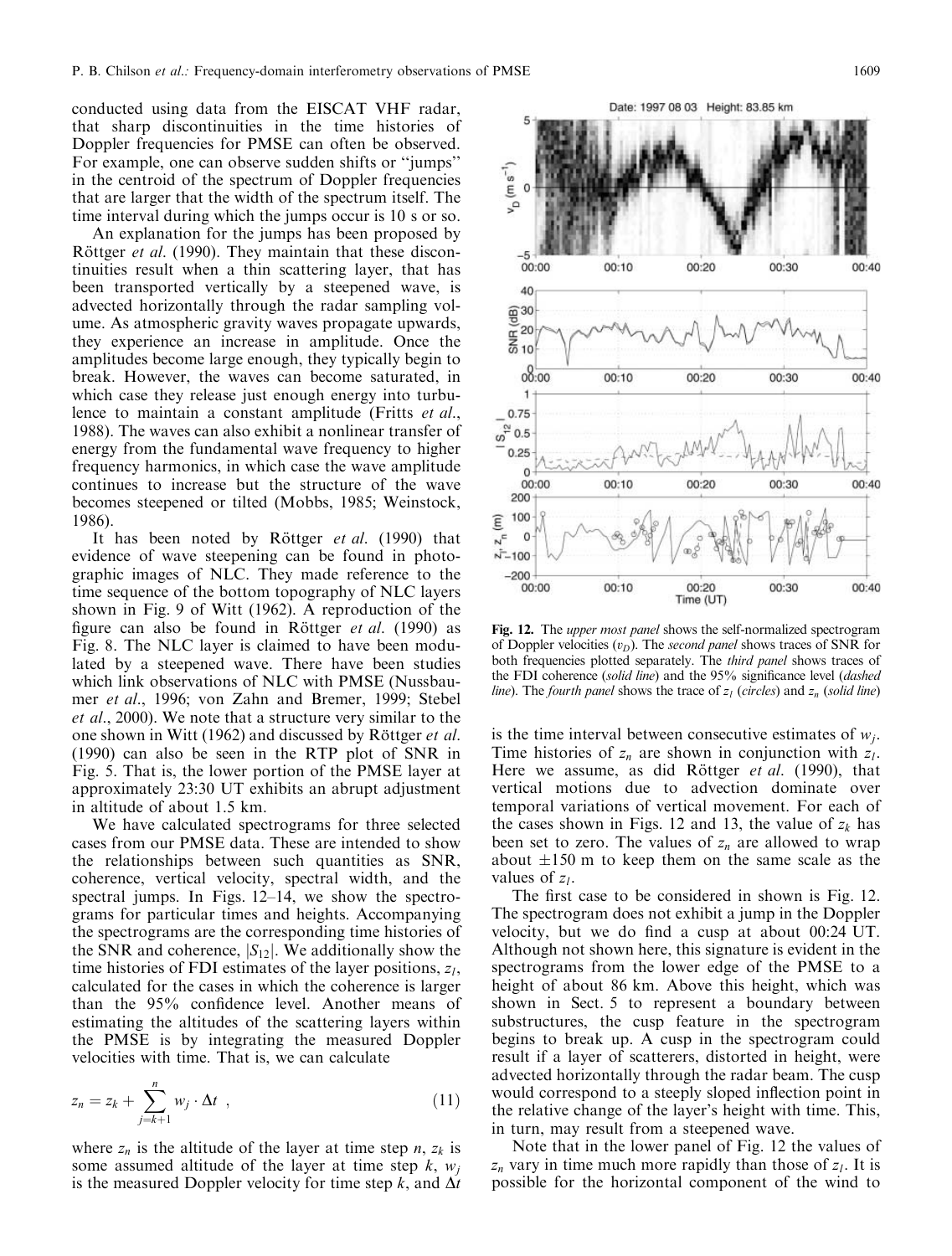

Fig. 13. Same as Fig. 12 but for a height of 86.55 km and for the time period 00:30-01:20 of 3 August, 1997

"leak" into the estimate of the vertical component of the wind. This can occur when aspect sensitive scattering layers are "tilted" with respect to a nominal horizontal orientation (Zecha, 1999). From Fig. 11 we find that the magnitude of the horizontal wind at this altitude was approximately 80 m  $s^{-1}$ . An apparent deflection in the radar beam's zenith angle of 3° would result in a bias in the estimate of w of 4 m s<sup>-1</sup>. It is not clear, however, whether the disparity in the estimates of  $z_l$  and  $z_n$  is due to such contamination of the values of  $w$  or whether the FDI estimates are biased towards zero by the rapidly ascending/descending layer position.

It is interesting to note that the coherence in Fig. 12 is peaked at the time when the Doppler velocity is most negative, that is, when the position of the layer is moving downwards most rapidly. A downward layer propagation is also reflected in the  $z_l$  data. This may be coincidental; however, the data may be revealing a phase in the layer dynamics for which the atmosphere is locally stable. That is, the motions of the layer are such that the change in atmospheric density with time is positive and the local conditions are dynamically stable (Mobbs, 1985; Weinstock, 1987). In other words, the downward propagation of the layer supports well-defined, stably stratified structures that, in turn, lead to the high coherence values.

Next we present data for which jumps in the spectrogram are evident. These are found in Fig. 13.



Fig. 14. Same as Fig. 12 but for a height of 84.15 km and for the time period 01:00-02:00 of 4 August, 1997

Two cases for which the spectral jumps are particularly evident occur at 00:33 and 00:58 UT; although, abrupt changes in the Doppler velocity can also be located for other times in the spectrogram. The Doppler velocities are mostly centred about zero. In that context, we draw attention to the lower panel of Fig. 13, where we find that the traces of  $z_l$  and  $z_n$ , for this example, show very good agreement. In both traces we find cases for which the change in altitude of the layer with time can be characterized by either a cusp or a steep slope containing an inflection point. Both of these features are consistent with wave steepening. That is, these data provide direct evidence for the connection between wave steepening and the observed jumps in the spectrograms.

The last example of spectrogram data is shown in Fig. 14. The notable characteristics of the spectra are the occasionally extremely narrow widths and numerous jumps. During the time interval when the spectrogram is most discontinuous, between 01:20 and 01:40 UT, there are also many peaks in the SNR and coherence. Based on these data, it would appear that a jump in the Doppler spectrum corresponds approximately to a peak in the SNR and a peak in the coherence. It is difficult to identify whether phase offsets exist between these relationships. For comparison, we note that Chilson et al. (1997b) used FDI data from the SOUSY VHF radar to investigate the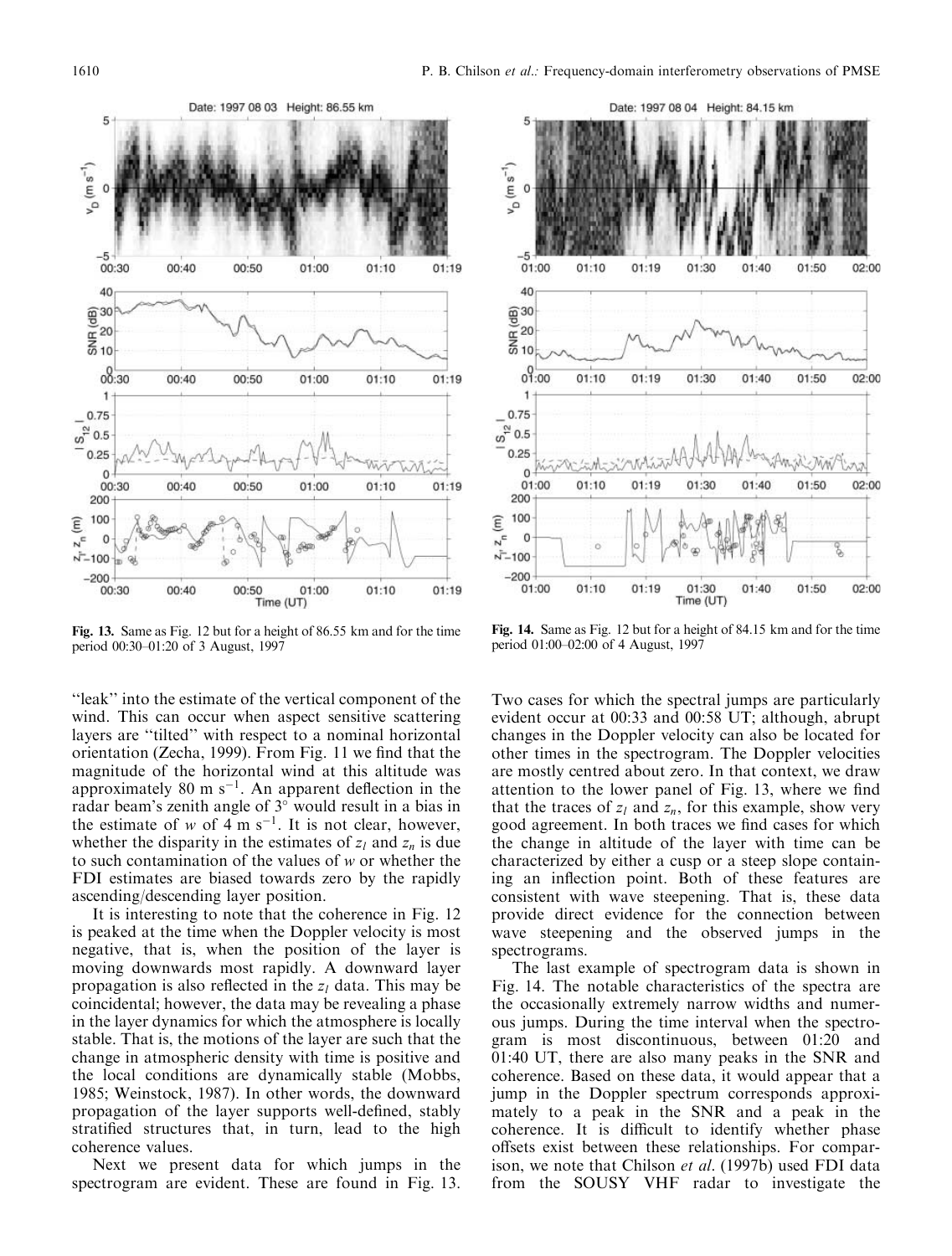dynamics of KH billows associated with an upper level jet stream. They found that maxima in the SNR coincided with increases in the radial velocity, increases in the coherence, and minima in the layer altitudes. These authors were lead to conclude that the maxima in SNR and coherence resulted from partial reflections from large-scale stratifications of the refractive index. More data examples will be needed to make definitive connections between occurrences of the spectral jumps and the maxima/minima of the SNR and coherence for PMSE.

### **7 Conclusions**

A central problem in understanding the source of PMSE is locating a suitable production mechanism for the electron fluctuations that could be seen by radar. Existing rocket and radar observations suggest that non-turbulent mechanisms must play a role for the generation and/or preservation of PMSE (Lübken et al., 1993, 1998). As summarized in Cho and Röttger (1997), four potential mechanisms are dust-hole scatter, opalescence, charged-dust-diffusive waves, and vertical convergence. We may be detecting one or more of these processes; however, at present insufficient data exist to thoroughly weigh the strengths and weaknesses of any of these theories. It may be necessary to implement more sophisticated radar methods such as coherent radar imaging (CRI) (Palmer et al., 1998) and/or range imaging (RIM) (Palmer et al., 1999) to answer these questions.

Some of the features in our data may be explained by sharp edges on turbulent layers and highly anisotropic scatterers at the edges of turbulent layers (Hocking, 1987; Woodman and Chu, 1989). We have shown that FDI is capable of identifying such layers within PMSE and even providing estimates of their locations and widths. We recognize that the FDI technique suffers from some limitations; chief among these is that the mathematical development of FDI relies on the assumption that at most one scattering layer is present within a given range gate. We note that this assumption can be relaxed when implementing RIM with three or more frequencies. Despite the limitations, we strongly believe that FDI and other frequency-diverse radar techniques will play a significant role in advancing our understanding of PMSE and the atmospheric dynamics that the modulate them.

The horizontally structured layers that we have examined using FDI could have been formed by, among other mechanisms, KH instabilities. It is believed that these instabilities are common near the mesopause and, although never directly observed, there have been several reports in the literature in which evidence has been found to support the belief (Pan and Röttger, 1996; Czechowsky and Rüster, 1997). High-resolution computer simulations are also being developed that can be used to study the impact on KH instabilities on PMSE (Werne and Fritts, 1999; Hill *et al.*, 1999). Although this

work is still newly developing, it appears that these simulations offer a powerful tool for investigating the links between PMSE and atmospheric small-scale dynamics.

We have successfully incorporated FDI processing techniques into our investigation of PMSE and wave dynamics. It is believed that upwardly propagating atmospheric waves become steepened near the mesopause where their energy is transferred nonlinearly from the fundamental wave frequency to higher frequency harmonics (Mobbs, 1985; Weinstock, 1986, 1987). Indications of wave steepening have been found in optical images of NLC (Witt, 1962) as well as radar observations of PMSE (Röttger et al., 1990). Our analysis using RTP plots of SNR, spectrograms of Doppler velocity, and estimates of the positions of individual scattering layers is in agreement with the model put forward by Röttger *et al.* (1990) regarding how steepened waves would manifest in PMSE data.

We add in conclusion that these data suggest that FDI is capable of locating horizontal structures in the plasma within PMSE. This supposition would need to be validated through, e.g., complementary measurements with rocket probes similar to those reported by Lübken et al. (1993, 1998). For such an experiment, it would be advisable to operate the radar used to detect the PMSE in a multiple-receiver and multiple-frequency mode if possible.

Acknowledgements. We appreciate assistance with the configuration and operation of the FDI experiment from Tony van Ayken and Gudmund Wannberg. We thank D. Hooper for his helpful comments during the preparation of this study. We are very grateful for the wind data from the Alomar SOUSY radar provided by the Leibniz-Institute für Atmosphärenphysik in Kühlungsborn and for Peter Hoffmann's assistance in preparing them. We are also grateful for data from the Imaging Riometer for Ionospheric Studies (IRIS) provided by the Communications Research Centre at Lancaster University. P.B.C. was supported by the Environment and Space Research Institute (MRI) in Kiruna. S.K. is financed by the Swedish Natural Science Research Council (NFR) and MRI. The EISCAT Scientific Association is funded by CNRS (France), MPG (Germany), NFR (Sweden), NIPR (Japan), RCN (Norway), PPARC (UK), and SA (Finland). IRIS is funded by the Particle Physics and Astronomy Research Council (PPARC) in collaboration with the Sodankylä Geophysical Observatory.

Topical Editor Mark Lester thanks two Referees for their help in evaluating this paper.

#### **References**

- Chilson, P. B., and G. Schmidt, Implementation of frequency domain interferometry at the SOUSY VHF radar: first results, Radio Sci., 31, 263-272, 1996.
- Chilson, P. B., P. Czechowsky, J. Klostermeyer, R. Rüster, and G. Schmidt, An investigation of measured temperature profiles and VHF mesosphere summer echoes at midlatitudes, J. Geophys. Res., 102, 23 819-23 828, 1997a.
- Chilson, P. B., A. Muschinski, and G. Schmidt, First observations of Kelvin-Helmholtz billows in an upper level jet using VHF frequency domain interferometry, Radio Sci., 32, 1149-1160, 1997<sub>b</sub>
- Cho, J. Y. N., and J. Röttger, An updated review of polar mesosphere summer echoes: observation, theory, and their